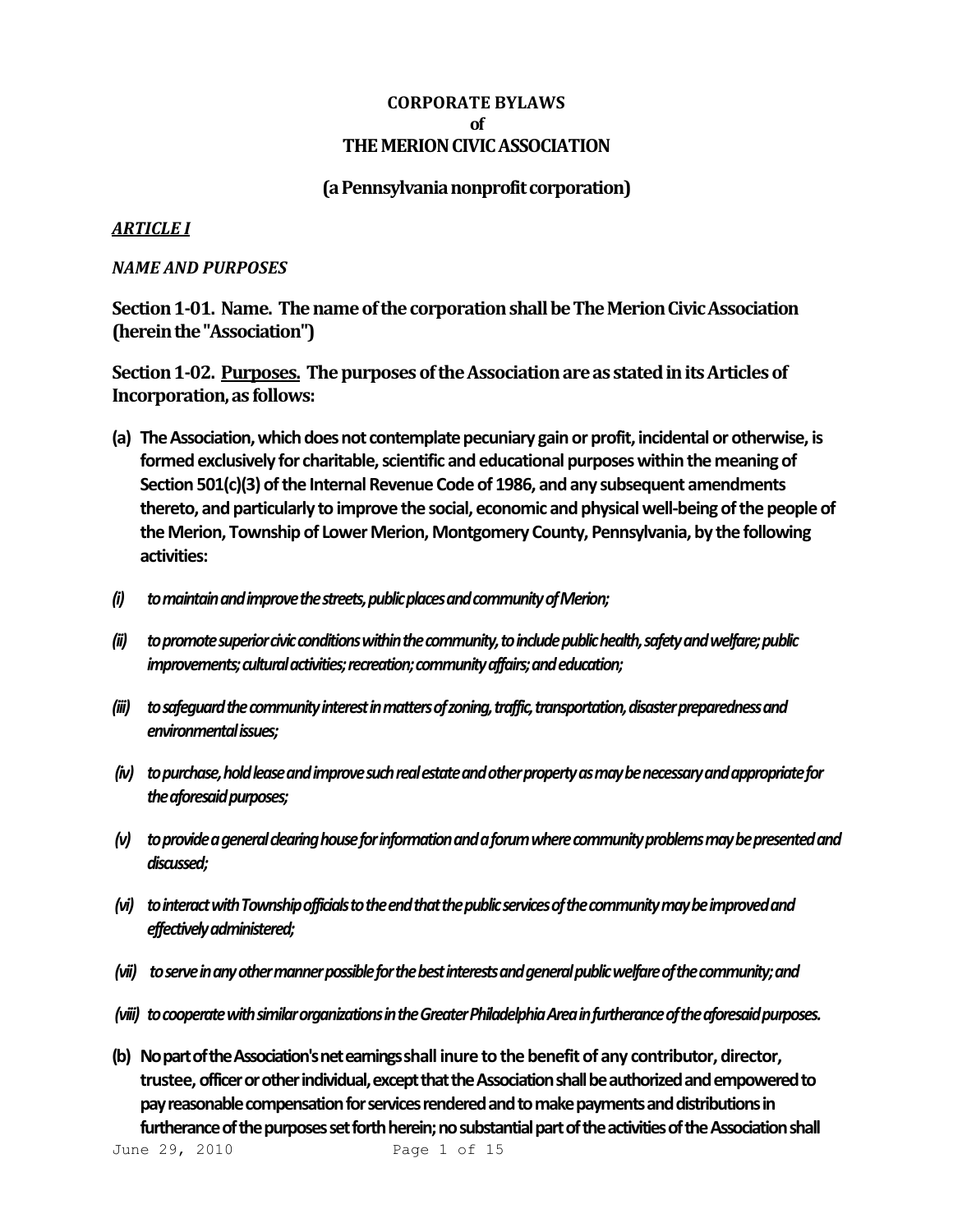**consist of carrying on propaganda or otherwise attempting to influence legislation, except to the extent permitted by Section 501(h) of the Internal Revenue Code of 1986 (as amended from time to time) ; the Association shall not participate or intervene in any political campaign on behalf of any candidate for public office; and upon any dissolution or winding up of the Association, its assets remaining after all debts and expenses have been paid or provided for shall be distributed by the Board of Directors to one or more organizations qualifying for the exemption afforded by Section 501(c)(3) of the Internal Revenue Code of 1986 (as amended from time to time). Notwithstanding any other provision hereof, the Association shall not conduct or carry on any activities not permitted to be conducted or carried on by an organization which is tax-exempt under the provisions of Section 501(c)(3) of the Internal Revenue Code of 1986 (as amended from time to time).**

### *ARTICLE II OFFICES*

**Section 2-01. Registered Office. The registered office of the Association in Pennsylvania shall be at the place designated in the Articles of Incorporation, subject to transfer as may be permitted by law.**

**Section 2-02. Other Offices. The Association may also have offices at such other places as the Board of Directors may from time to time appoint or the business of the Association may require.**

### *ARTICLE III SEAL*

**Section 3-01. Corporate Seal. The corporate seal shall have inscribed thereon the name of the Association, the year of its incorporation and the words "Corporate Seal -Pennsylvania." Such seal may be used by causing it or a facsimile thereof to be impressed or affixed or in any manner reproduced.**

#### *ARTICLE IV MEMBERSHIP*

**Section 4-01. Membership. Membership in-the Association shall be determined as follows:**

- **(a) Qualifications of Members.**
- *(i) Membership in the Association may be held by any person now or formerly a resident of Merion.*
- *(ii) There shall be four (4) types of Membership in the Association: Sustaining Annual Dues, Family AnnualDues, Husband and Wife Annual Dues, and Individual Annual Dues. The amount of dues corresponding to each Membership category shall be as set from time to time by the Board of Directors.*
- *(iii) Only those members who have paid dues for the current year shall be entitled to notice of or to vote at any meeting of members, or to be counted for a quorum.*
- *(iv) As used in these By-laws, the phrases"resident of Merion," "reside in Merion," and the like, shall be deemed to mean a person whose domicile is or was included in that area of the Township of Lower Merion, Pennsylvania,*  bounded on the South by City Avenue; on the East and North by Old Lancaster Road, Montgomery Avenue, *Haverford Avenue, Narberth Avenue to the Amtrak right of way; thence along the northerly side of said right of way*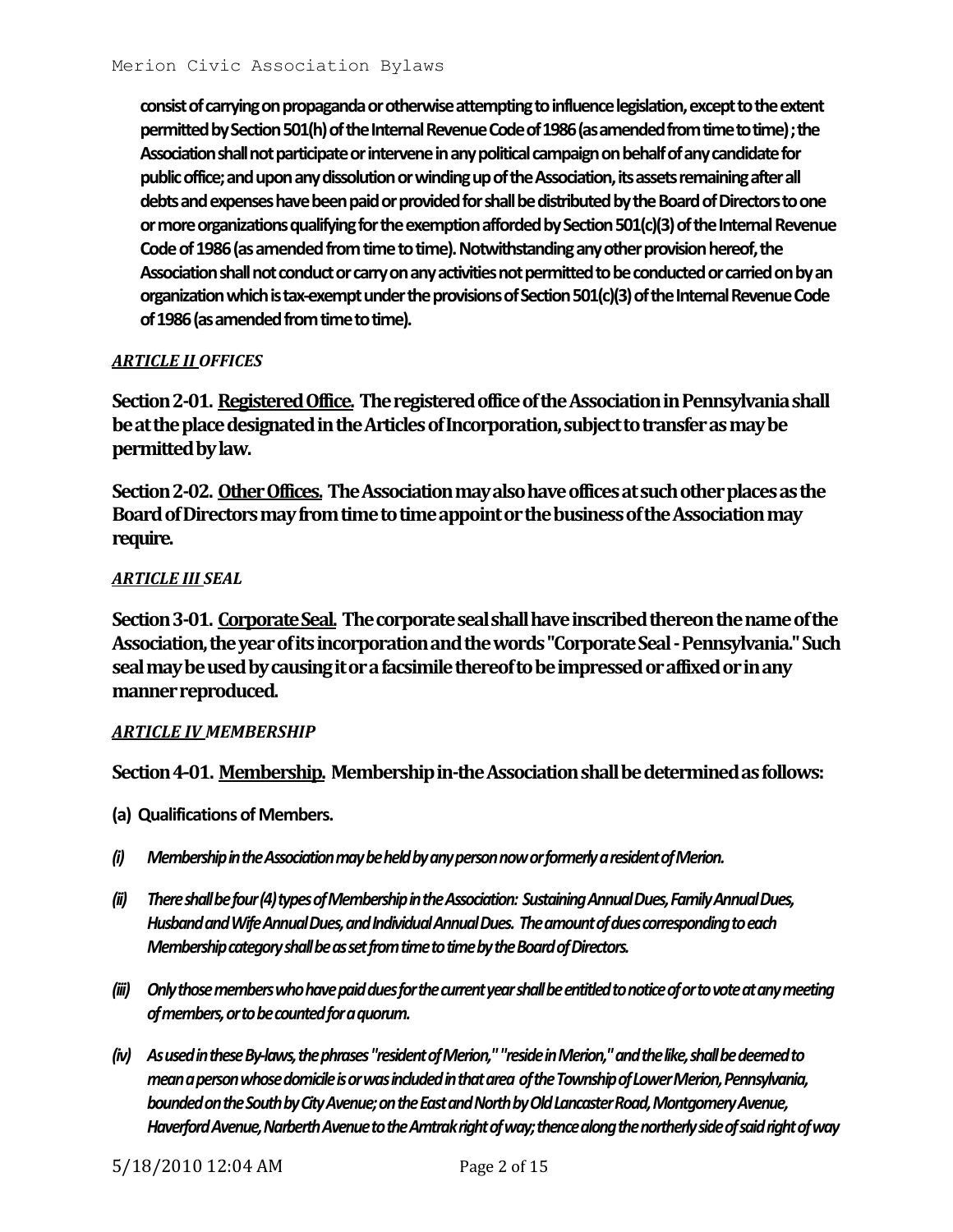*to Rockland Avenue; thence to Wynnewood Road, and on the westerly side, along said Wynnewood Road to City Line.*

**(b) Procedures regarding application for membership, resignation from membership, and involuntary termination of membership shall be as established from time to time by the Board of Directors.**

**Section 4-02. Place of Meetings. All meetings of the members shall be held at the Merion War Tribute House, Merion, Pennsylvania, or at such other place, within or without the Commonwealth of Pennsylvania, as the Board of Directors or members may, from time to time, determine.**

**Section 4-03. Annual Meeting. An annual meeting of the members shall be held each year on the third Sunday in October at four P.M., or at such other time and place in the month of October as shall be fixed by the Board of Directors, for receipt of reports of operation from the Directors, the election of Directors, and the transaction of such other business as may properly be brought before the meeting. If a meeting for the election of Directors shall not be held within six (6) months after the designated time, any member may call such meeting at any time thereafter.**

**Section 4-04. Special Meetings. Special meetings of the Association may be called at any time by the President at his discretion, or upon a resolution of the Board of Directors, or by the written request of forty (40) members of the Association. In the case of a meeting called by members, the forty (40) members making such request shall deliver such request in writing to the Secretary of the Association and such request shall state the proposed purpose or purposes of the meeting; and it shall be the duty of the Secretary to call such meeting within five (5) days of the receipt of the request, the meeting to be held not later than thirty (30) days after receipt of the request. If the Secretary shall neglect or refuse to issue such call, the person or persons making the request maydo so.**

## **Section 4-05. Notice of Meetings, andWaiver of Notice.**

- **(a) Written notice of every meeting of the members of the Association stating the day, hour, place, and purpose of meeting, shall be given by or at the direction of the person or persons authorized to call the meeting, to each member of the Association, at least ten (10) days prior to the date named for the meeting, to the last address of such member known to the Secretary unless a greater period of notice is required by law in a particular case.**
- **(b) Notice shall be deemed to have been properly given to a member of the Association when delivered personally, or by sending a copy thereof by first classor express mail, postage prepaid, or by a telegram (with messenger service specified), telex or TWX (with answerback received) or courier service, charges prepaid, or by telecopier, to his address (or to his telex, TWX, telecopier or telephone number) appearing on the books of the Association or supplied by him to the Association for the purpose of notice; and a certificate or affidavit by the Secretary or another officer shall be prima facie evidence of the giving of any notice required by these Bylaws. If the notice is sent by mail, telegraph or courier service, it shall be deemed to have been given to the person entitled thereto when deposited in the United States mail or with a telegraph office or courier service for delivery to that person or, in the case of telex or TWX, when**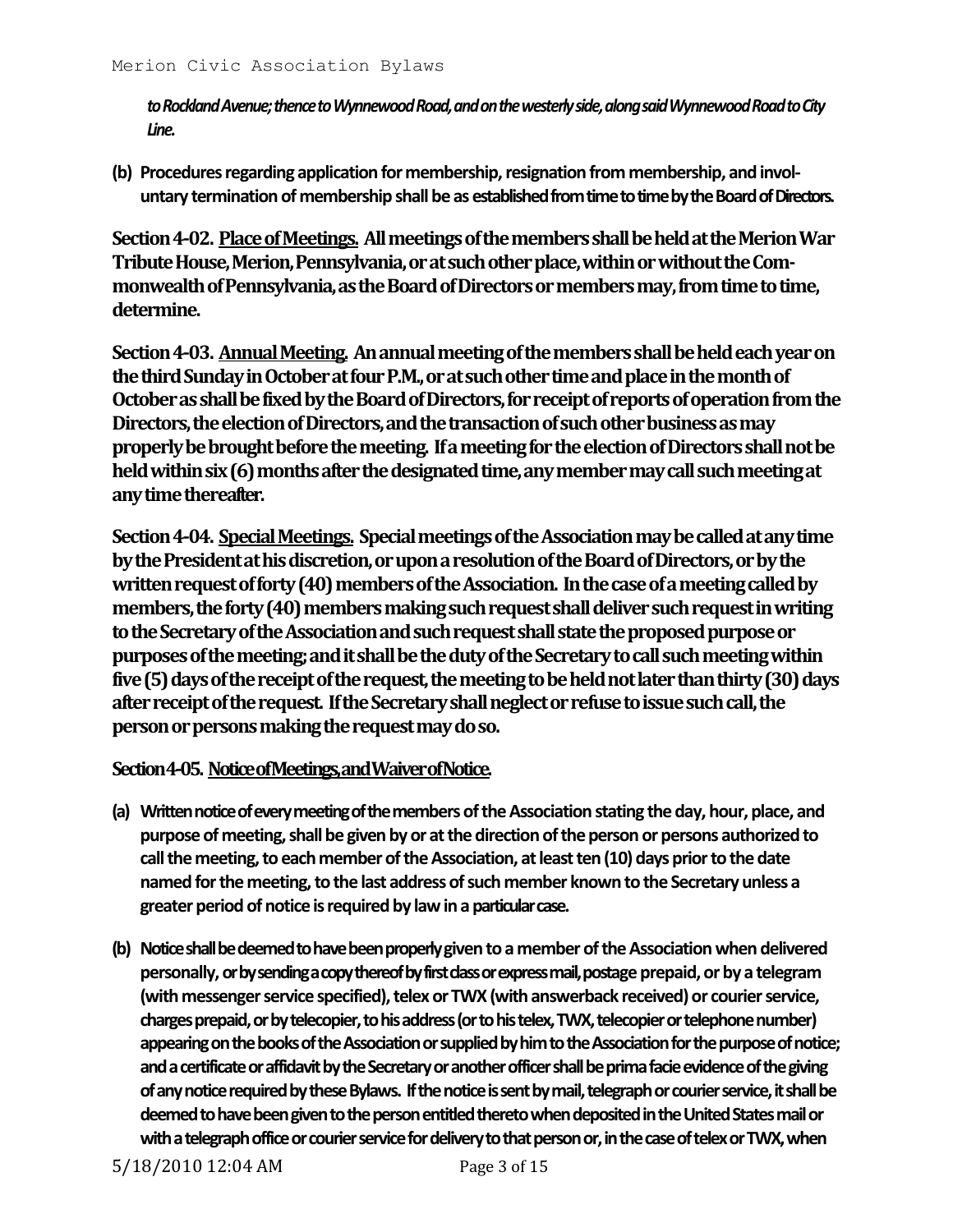**dispatched. Inclusion of the required information in anypublication of the Association shall satisfy the notice requirement, if such is sent to each member by the required time.**

**(c) Whenever any written notice is required to be given to a member of the Association under the provisions of applicable law or by these Bylaws, a waiver thereof in writing, signed by him either before or after the time stated therein, and whether before or after the meeting, shall be deemed equivalent to the giving of due notice. Except in the case of a special meeting of members, neither the business to be transacted at nor the purpose of the meeting need be specified in the waiver of notice of such meeting. Attendance of any person at any meeting shall constitute a waiver of notice of such meeting, except where a person entitled to notice attends the meeting for the express purpose of objection to the transaction of any business because the meeting was not lawfully called or convened. Whenever the language of a proposed resolution is included in a written notice of a meeting, the meeting considering the resolution may adopt it with such clarifying or other amendments as does not enlarge its original purpose without further notice to persons not present in person.**

**Section 4-06. Quorum. Except as otherwise provided by statute or in these Bylaws, the presence of forty members of the Association entitled to vote shall constitute a quorum at any meeting of the members of the Association for the election of Directors or for the transaction of other business. Unless provided by statute or in these Bylaws, the acts of the members of the Association present in person at a duly organized meeting that are entitled to cast at least a majority of the votes which all members of the Association present at such meeting are entitled to cast shall be the acts of the members of the Association. The members of the Association present at a duly organized meeting can continue to do business until adjournment, notwithstanding the withdrawal of enough members to leave less than a quorum.**

**Section 4-07. MembersVoting Rights. Subject to the provisions of this Section and except as may be otherwise provided by law or in the Articles of Incorporation, every member of the Association shall have the following voting rights:**

- **(a) Proxies may not be used, and personal presence is required both for the purposes of determining a quorum and for voting.**
- **(b) Each type of Membership (see Section 4.01 (a) (2)) shall be entitled to vote as follows:**
- *(i) Sustaining Membership -one vote;*
- *(ii) Family Membership -up to three votes;*
- *(iii) Husband and Wife Membership -up to twovotes;*
- *(iv) Individual Membership -one vote.*
- **(c) If the Sustaining Member is an organization,such as a foundation, then its vote may be cast by any officer of the organization. No person under the age of 18 shall be entitled to vote. In the case of the Family Membership, if there are more than three members of the family present, all age 18 or**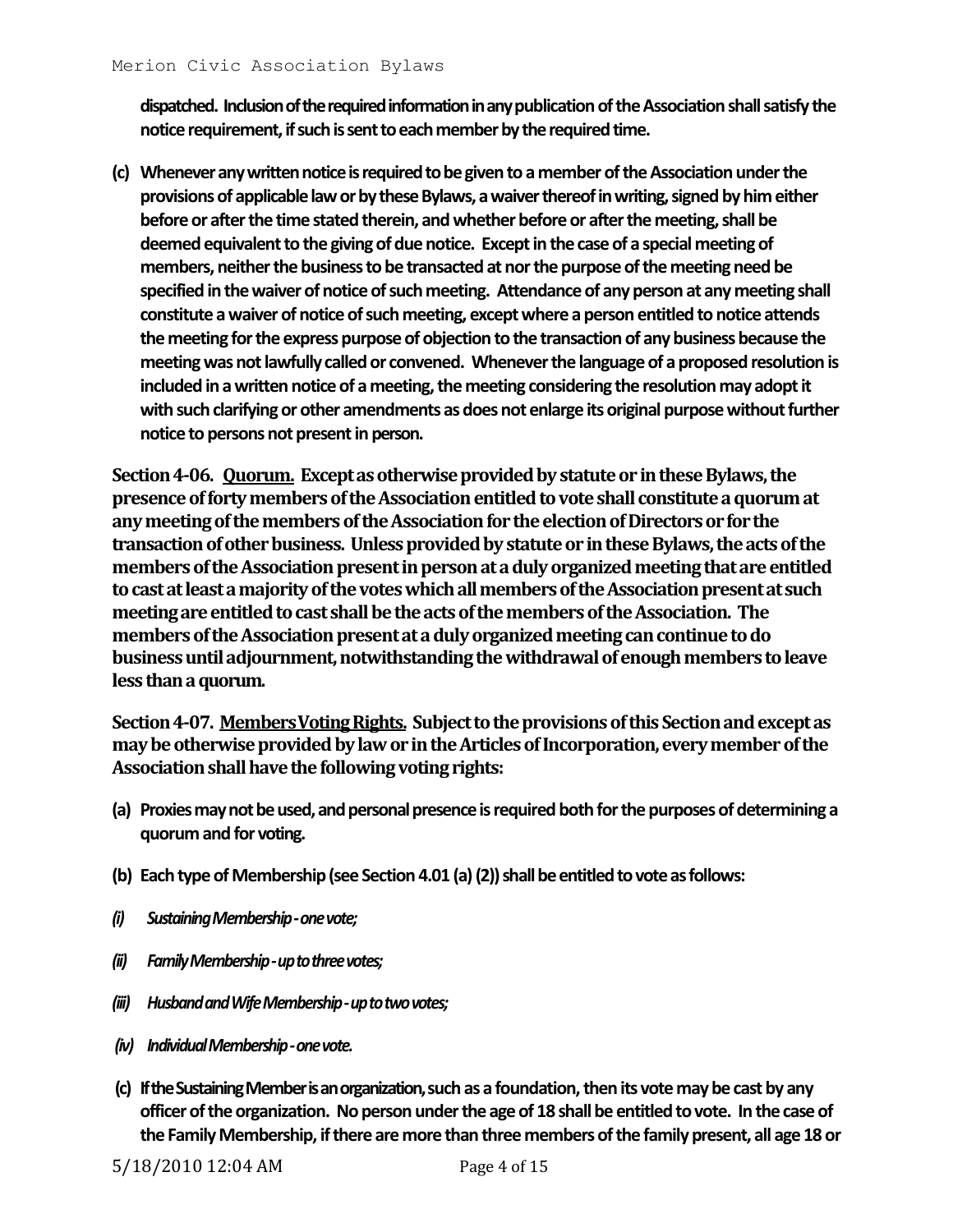**over, then only three of such family members shall be entitled to vote, as the family may decide. In the case of a Husband and Wife Membership, each spouse must cast his own vote and neither can vote for the other.**

**Section 4-08. Elections of Directors; Cumulative Voting. Elections for Directors need not be by ballot except upon demand made by a member of the Association at the election and before the voting begins. Except to the extent that cumulative voting is required by law, Directors shall be elected by a plurality of the votes cast, in person, at a meeting of members ofthe Association entitled to vote thereat.**

**Section 4-09. Membership Record. The Association shall keep at a location designated by the Board of Directors a membership record in such form as the Board of Directors may deem appropriate containing the name and address of each member. In any case where membership has been terminated, such fact shall be recorded, together with the date on which the membership ceased.**

**Section 4-10. Membership Certificates. Except as may be otherwise provided by statute, each member of the Association may be issued a membership card or membership certificate, in the form approved by the Board of Directors, evidencing membership in the Association. The fact that the Association is a nonprofit corporation shall be noted conspicuously on the face of each card or certificate, if issued.**

### *ARTICLE V BOARD OF DIRECTORS*

**Section 5-01. Number. Qualifications, Election and Term of Office.**

- **(a) The business and affairs of the corporationshall be managed by a Board of thirty (30) Directors who shall be natural persons of full age. These thirty directors shall be divided into three classes of ten (10) Directors each, with one class of ten Directors to be elected at each annual meeting of members. The term of office of each Director shall be three years and shall end on the date specified when he was appointed or when his successor is elected and qualified, or upon his earlier death, resignation or removal. The term of one class of Directors shall expire in each year. Directors should have the ability toparticipate effectively in fulfilling the responsibilities of the Board of Directors. Directors need not be current residents of Merion or of Pennsylvania, but they must satisfy the membership requirements of Section 4-01. Nothing contained herein shall prevent any Director from being elected to any number of successive terms.**
- **(b) Only members who have paid dues for the Association year within which falls the date of the election shall be eligible for election as Director. No person shall be eligible for election as Director unless he has been nominated in a writing deposited with the Secretary at least three (3) days prior to the date of the election (except for optional filling of vacancies by members after removal of a Director, see Section 5-14(a)).**
- **(c) In addition to those Directors nominated and elected as provided in Subsections (a) and (b) above, there may be Directors Emeritus, without limitation of number, who shall serve for a period of one year, and shall be eligible for unlimited reelection. Nominations for Directors Emeritus shall**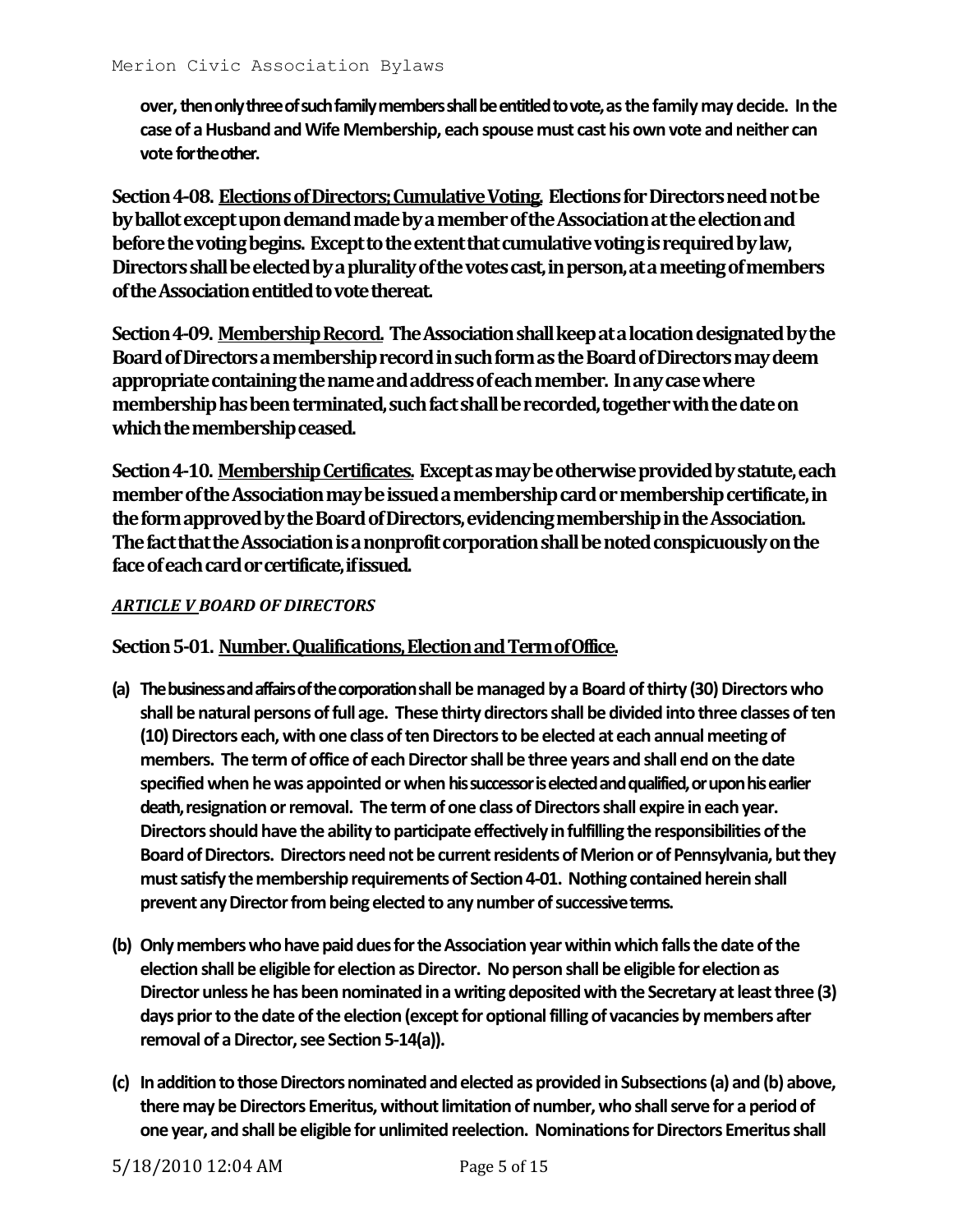**be made by the Nominating Committee and any person who has served as a Director or is so serving at the time the Nominating Committee makes its report shall be eligible.**

**Section 5-02. Vacancies. Except as provided in Section 5-14(a) pertaining to removal of directors by members, if the office of any Director (except a Director Emeritus) shall become vacant for any reason, the vacancy shall be filled by the affirmative vote of a majorityof those present at any Board of Directors' meeting following the occurrence of the vacancy, even if the number of Directors remaining after the vacancy is less than a quorum.**  Any person chosen to fill a vacancy shall serve for the balance of the term of the person **whom he succeeds.**

**Section 5-03. Place of Meetings. The meetings of the Board of Directors may be held at such place within or without the Commonwealth of Pennsylvania as a majority of the Directors**  may from time to time by resolution appoint, or as may be designated in the notice or **waiver of notice of a particular meeting; in the absence of specification, such meetings shall be held at the registered office of the Association.**

## **Section 5-04. Regular Meetings.**

- **(a) Regular meetings of the Board of Directorsshall be held on the fourth Tuesday of each month (except July, August and December) at 7:45 P.M., or at such times as the Board may by resolution determine, but not less often than once each calendar quarter. If any day fixed for a regular meeting shall be a legal holiday, then the meeting shall be held at the same hour and place on the next succeeding business day.**
- **(b) Persons other than Directors may attend and/or participate in regular or special meetings of the**  Board (in addition to the provisions for attendance and participation by Directors Emeritus and **Past Presidents in Section 5-07(b)) as may from time to time be determined by resolutions of the Board.**

**Section 5-05. Special Meetings. Special meetings of the Board of Directorsmay be called by the President at his discretion, and shall be called by him within three (3) days after the receipt of a written request to call such meeting given by at least six (6) Directors delivered to the Secretary, or upon a Resolution of the Board of Directors. Any such request by Directors shall state the purpose of the proposed meeting.**

**Section 5-06. Notice of Meetings and Waiver of Notice.**

- **(a) No notice need be given of regular meetingsheld at the time and place set forth in Sections 5-03 and 5-04. Written notice of every other regular or special meeting shall be given to each Director at least five (5) days prior to the day named for the meeting. Whenever the language of a proposed resolution is included in a written notice of a meeting, the meeting considering such resolution may adopt it with such clarifying language or other amendments as do not enlarge its original purpose without further notice to persons not present in person.**
- **(b) Notice shall be deemed to have been properlygiven to a Director of the Association when delivered to him personally, or by sending a copy thereof by first class or express mail, postage**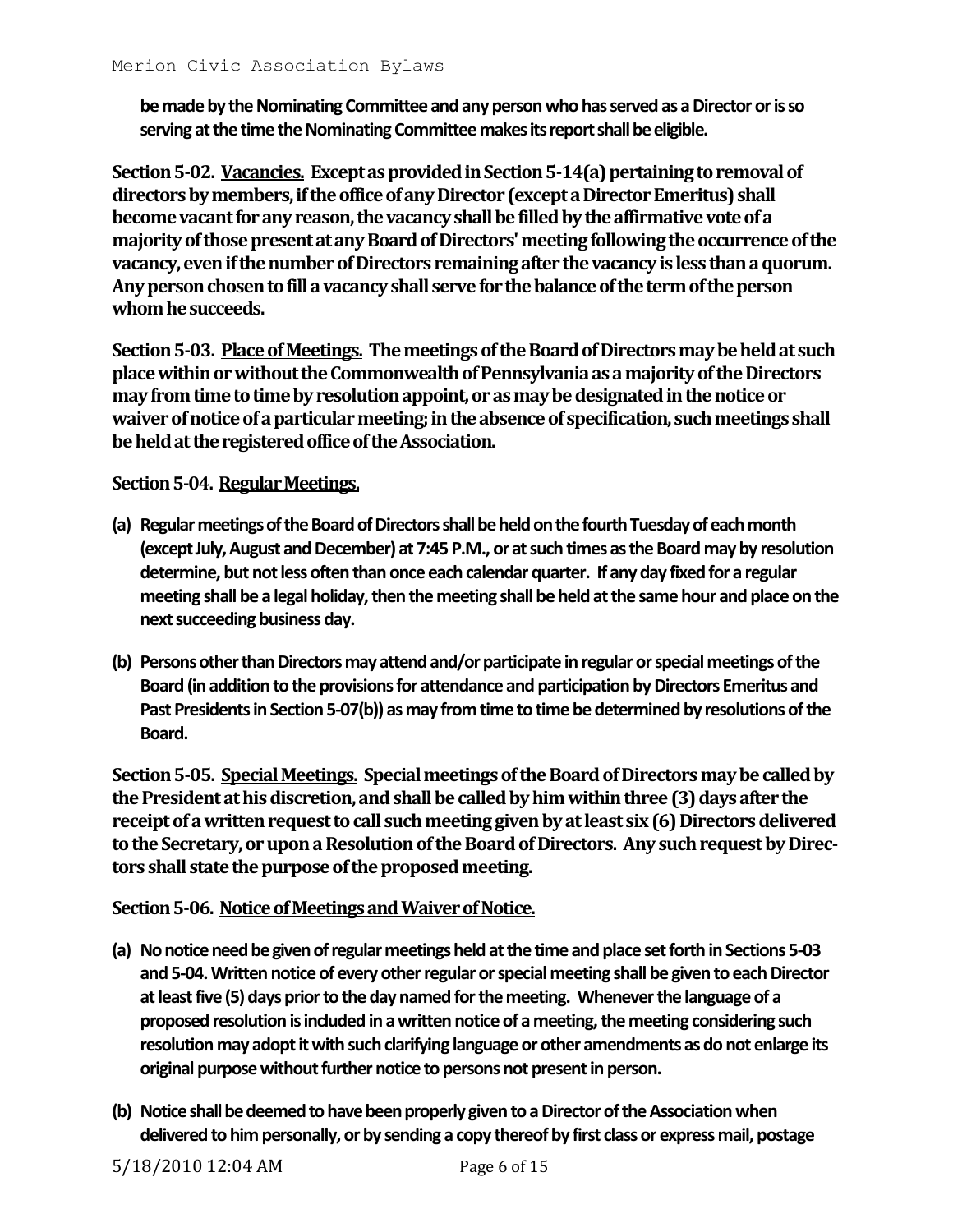**prepaid, or by a telegram (with messenger service specified), telex or TWX (with answerback received) or courier service, charges prepaid, or by telecopier, to his address (or to his telex, TWX, telecopier or telephone number) appearing on the books of the Association or supplied by him to the Association for the purpose of notice; and a certificate or affidavit by the Secretary or another officer shall be prima facie evidence of the giving of any notice required by these Bylaws. If the notice is sent by mail, telegraph or courier service, it shall be deemed to have been given to the person entitled thereto when deposited in the United States mail or with a telegraph office or courier service for delivery to that person or, in the case of telex or TWX, when dispatched. Such notice shall specify the place, day and hour of the meeting, and in the case of a special meeting of the Board, the general nature of the business to be transacted.**

**(c) Whenever any written notice is required to be given to a Director of the Association under the provisions of applicable law or by these Bylaws, a waiver thereof in writing, signed by him either before or after the time stated therein, and whether before or after the meeting, shall be deemed equivalent to the giving of due notice. Except in the case of a special meeting of Directors, neither the business to be transacted nor the purpose of the meeting need be specified in the waiver of notice of such meeting. Attendance by any person at any meeting shall constitute a waiver of notice of such meeting, except where a person entitled to notice attends the meeting for the express purpose of objection to the transaction of any business because the meeting was not lawfully called or convened.**

## **Section 5-07. Quorum.**

- **(a) At all meetings of the Board, attendance bytwelve (12) of the Directors in office shall be necessary to constitute a quorum for the transaction of business, and the acts of a majority of the Directors present (including participants by telephone or similar communication as provided in Section 10- 05) at a meeting at which a quorum is present shall be the acts of the Board of Directors, except as may otherwise be specifically provided by statute, or by the Articles of Incorporation, or by these Bylaws.**
- **(b) All Directors Emeritus and all Past Presidents (so long as they shall be dues paying members) shall be entitled to attend all meetings of the Board of Directors and participate therein, but they shall not be counted in determining a quorum, nor shall they be entitled to vote.**

**Section 5-08. Adjournment. Adjournment or adjournments of any regular or special meeting may be taken, and it shall not be necessary to give any notice of the resumption of the adjourned meeting or of the business to be transacted thereat other than by announcement at the meeting at which such adjournment** *is* **taken. At any adjourned meeting at which a quorum shall be present, any business may be transacted which might have been transacted at the meeting originally called.**

**Section 5-09. General Powers. The Board of Directors shall have the general management and control of the affairs and property of the Association, and may exercise all such powers of the Association and do or perform all such lawful acts and things as are not prohibited by statute or by the Articles of Incorporation or by these Bylaws, and shall have fullpower to act for theAssociation in the exercise of all its rights, privileges and powers and in the general**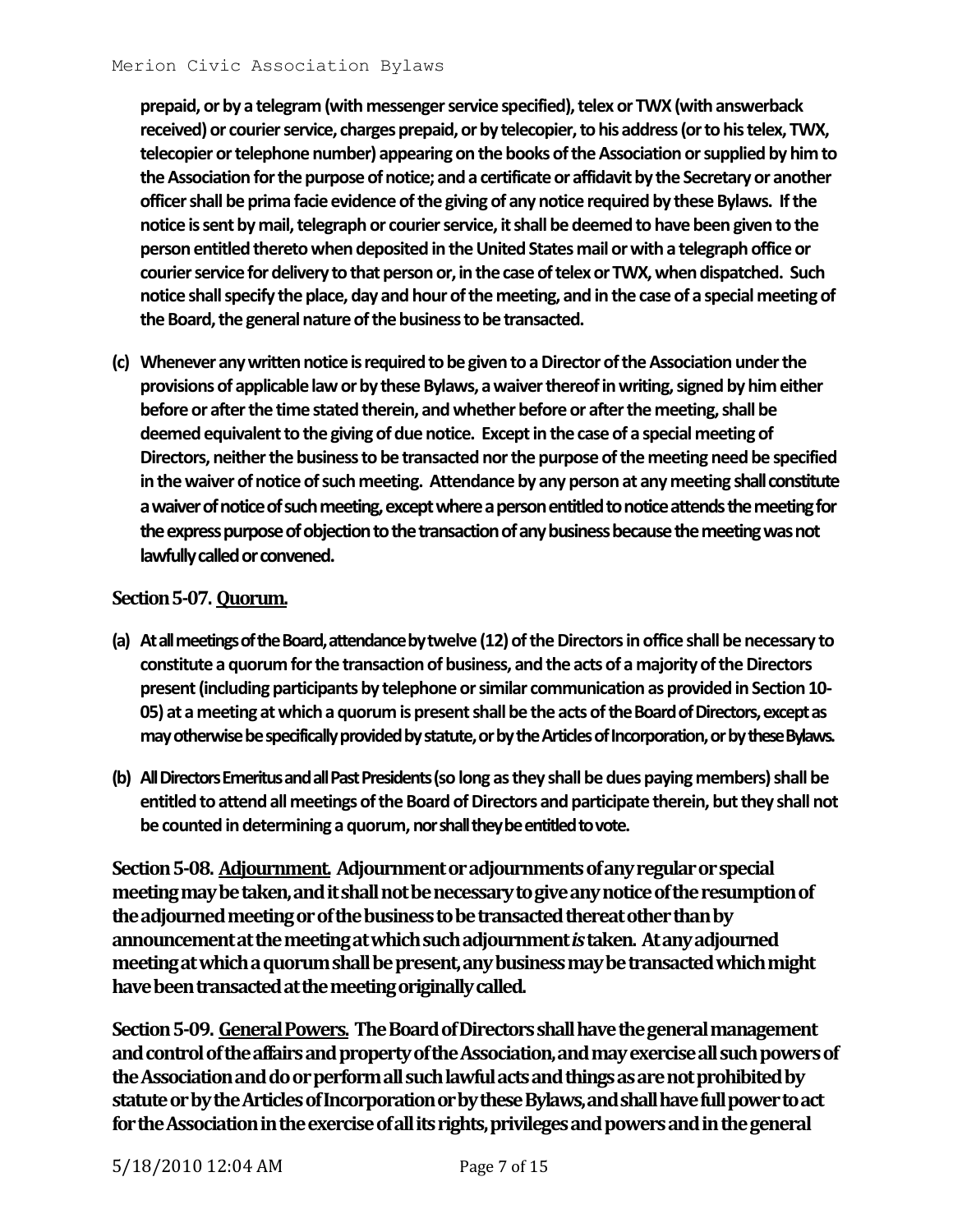**management of its business, including the power to acquire, sell, mortgage or pledge real or personal property. The Board shall have power to call upon the officers and standing committees of the Association for reports, and shall, in general, perform all duties and exercise all such powers as shall in the opinion of the Board be necessary for the welfare of the Association and for the furtherance of the purposes and objectives thereof.**

**Section 5-10. Real Estate.Notwithstanding anything to the contrary in the statute or in these Bylaws, the power to acquire, sell, mortgage or pledge real property shall require avote of two-thirds of the members in office of the Boardof Directors .**

**Section 5-11. Executive Committee. The Board of Directors may, by resolution adopted by a majority of the Directors in office, designate three or more of its number to constitute an Executive Committee, which, to the extent provided in such resolution, shall have and exercise the powers and authority of the Board of Directors in the management of the business of the Association, except that neither the Executive Committee, nor any other committee established by the Board, shall have any power or authority as to:**

- **(a) The filling of vacancies in the Board of Directors;**
- **(b) The adoption, amendment or repeal of these Bylaws;**
- **(c) The amendment or repeal of any resolution of the Board;**
- **(d) Action on matters committed by these Bylaws or Resolution of the Board of Directors to another committee of the Board; or**
- **(e) Action on matters pertaining to the acquisition, sale, mortgage or pledge of real property (such matters being reserved to the Board of Directors as provided in Section 5-10 above).**

**Action of the Executive Committee shall be ratified by the Board to the extent possible at its next regular or special meeting. Vacancies in the membership of the Committee shall be filled by the Board of Directors at a regular or special meeting of the Board. The Executive Committee shall keep regular minutes of its proceedings and report the same to the Board at each regular meeting of the Board.**

#### **Section 5-12. Other Committees and Advisory Boards.**

**(a) There shall be a Nominating Committee which shall consist of all Past Presidents of the Association who are dues-paying members. One member of the Committee shall be designated by the President to be Chairman. Once each year, sufficiently in advance of the annual meeting of members so asto be able to present its nominations to the Secretary in advance of the meeting as required by Section 5.01(b), and additionally, whenever there is a vacancy in the office of any Director or any officer (except as provided for optional filling of vacancies by members following removal in Section 5-14(a)), the Chairman shall convene a meeting of the Committee to select nominees for election as Directors at the annual meeting, for election as officers at the Directors' meeting next following such annual meeting, and nominees to fill any vacancies as they occur. In making its nominations for the office of Director, the Committee shall give due regard to the**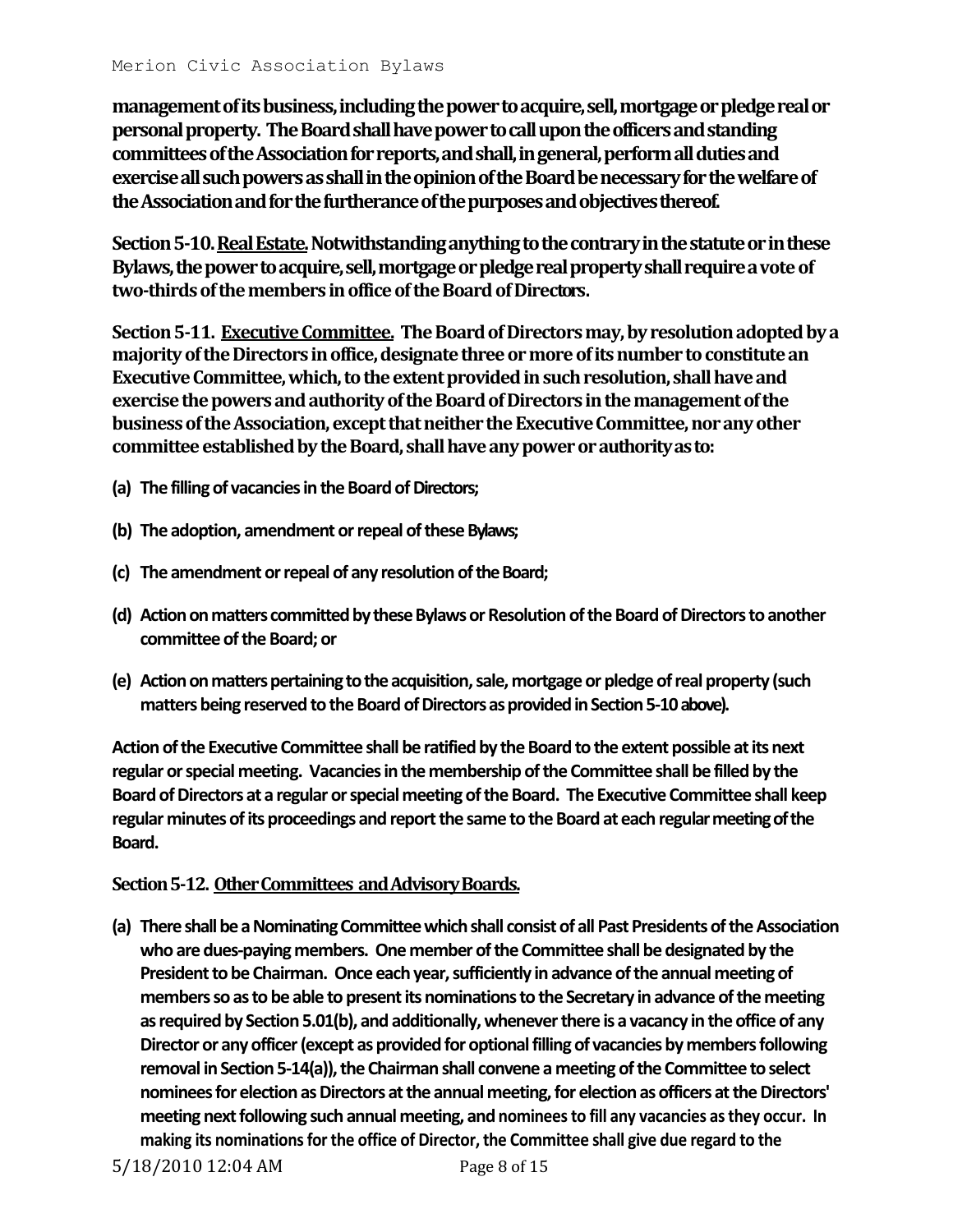**desirability of widespread representation on a geographic basis and to the candidate's attendance record if he has previously served as a Director.**

**(b)** 

- *(i) There shall be such other Standing Committees with such duties and powers as the President may, with the concurrence of the Board of Directors, deem desirable. The members of these Committees shall be appointed each year by the President within one month after his election, and shall hold office for one year from the date of their appointment and until their successors are appointed and, qualify.*
- *(ii) Immediately upon the selection and appointmentof the members of the Standing Committees, the President shall communicate to the Secretary the names of the members so appointed and the Committee to which each is appointed, and the Secretary shall forthwith, in writing, notify each member so appointed of his appointment and the names of the other membersappointed to serve on the same Committee.*
- *(iii) The President, in appointing the membersof the said Committee, shall in each instance designate one member so appointed as the Chairman thereof. The Chairmanof each Committee, upon receiving notice of his appointment, shall call a meeting of his Committee for the purpose of organization and providing for the carryingon of the work of the Committee.*
- *(iv) There shall be no regular stated meetingsof the Committees, but the Chairman of any Committee may in his discretion call a meeting at any time when he may deem it necessary or advisable, upon three days notice in writing to all the members of such Committee.*
- *(v) The Committees shall from time to timeand whenever required by the Board of Directors, make a report of their doings to the Board of Directors.*
- *(vi) A majority of any Committee shall benecessary at any meeting to constitute a quorum for the transaction of any business.*
- *(vii) The President may, from time to time andat his sole discretion, create an ad hoc committeefor any specified objective within the scope of the herein stated purposes of the Association.*

**Section 5-13. Informal Action by Directors. Notwithstanding anything to the contrary contained in these Bylaws, any action which may be taken at a meeting of the Directors or of the members of the Executive Committee may be taken without a meeting, if a consent or consents in writing setting forth the action** *so* **taken shall be signed by all of the Directors or the members of the Executive Committee, as the case may be, and shall be filed with the Secretary of the Association.**

## **Section 5-14. Removal of Directors.**

**(a) By the Members. The entire Board or any individual Director may be removed from office, without assigning any cause, by the vote of members entitled to cast at least a majority of the votes which all members present would be entitled to cast at any regular or special meeting. In case the Board or any one or more Directors are so removed, new Directors may be elected by the members at that same meeting, or by the Board at a later meeting, as provided in Section 5-02;** 

5/18/2010 12:04 AM Page 9 of 15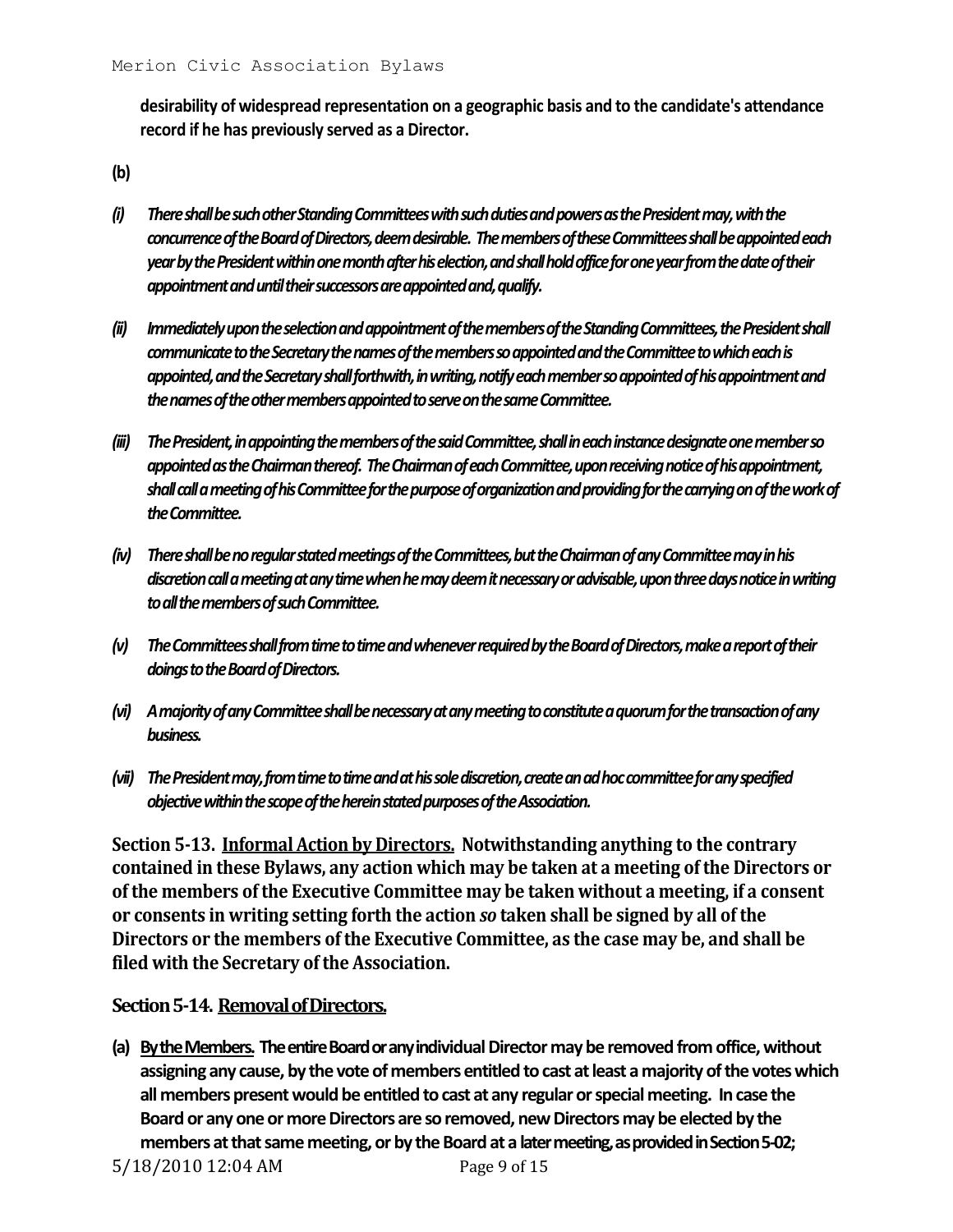**provided, however, that if the entire Board is removed, new Directors shall be elected by the members of the Association.**

**(b) By the Board. The Board of Directors, upon a majority vote of the Board then in office, may declare vacant the office of a Director if he be declared of unsound mind by an order of court, or convicted of a felony, or fails to attend any three consecutive regular meetings of the Board of Directors in any twelve (12) consecutive months, or for any other proper cause, or if, within sixty (60) days after notice of his election, he does not accept such office either in writing or by attending a meeting of the Board, and fulfill such other requirements of qualification as these Bylaws may specify.**

**Section 5-15. Liability of Directors. To the fullest extent permitted by Pennsylvania law, now in effect and as may be amended from time to time, a Director of the Association shall not be personally liable for monetary damages for any action taken or any failure to take any action.**

## *ARTICLE VI*

### *OFFICERS, AGENTS AND EMPLOYEES*

#### **Section 6-01. Officers.**

- **(a) The officers of the Association shall be natural persons of full age, and shall consist of a President, a First Vice-President, a Second Vice-President, a Third Vice-President, a Treasurer and a Secretary. They shall be elected by the Board of Directors by the affirmative vote of a majority of those present at its first meeting following the annual members' meeting each year, and shall hold office for a period of one year and until their successors are elected and quality. All of the above offices, except that of Secretary, shall be filled by persons who are Directors, and the office shall be deemed to be vacant if the person holding it ceases to be a Director. No person shall serve as President for consecutive terms in excess of two.**
- **(b) The Board of Directors may also elect otherofficers and assistant officers as it may authorize from time to time.**
- **(c) In addition to the powers and duties prescribed by these Bylaws, the officers and assistant officers shall have such authority and shall perform such duties as from time to time shall be prescribed by the Board of Directors.**
- **(d) The officers and assistant officers of thecorporation shall hold office until their successors are chosen and have qualified, unless they are sooner removed from office as provided by these Bylaws. The Board of Directors may add to the corporate title of any officer (other than the President) or assistant officer a functional title in word or words descriptive of his powers or the general character of his duties. If the office of any officer or assistant officer becomes vacant, the vacancy shall be filled by the Board of Directors. The elected officer shall fill the unexpired portion of the term to which he is elected.**

**Section 6-02. Agents or Employees. The Board of Directors may by resolution designate the officer or officers who shall have authority to appoint such agents or employees as the**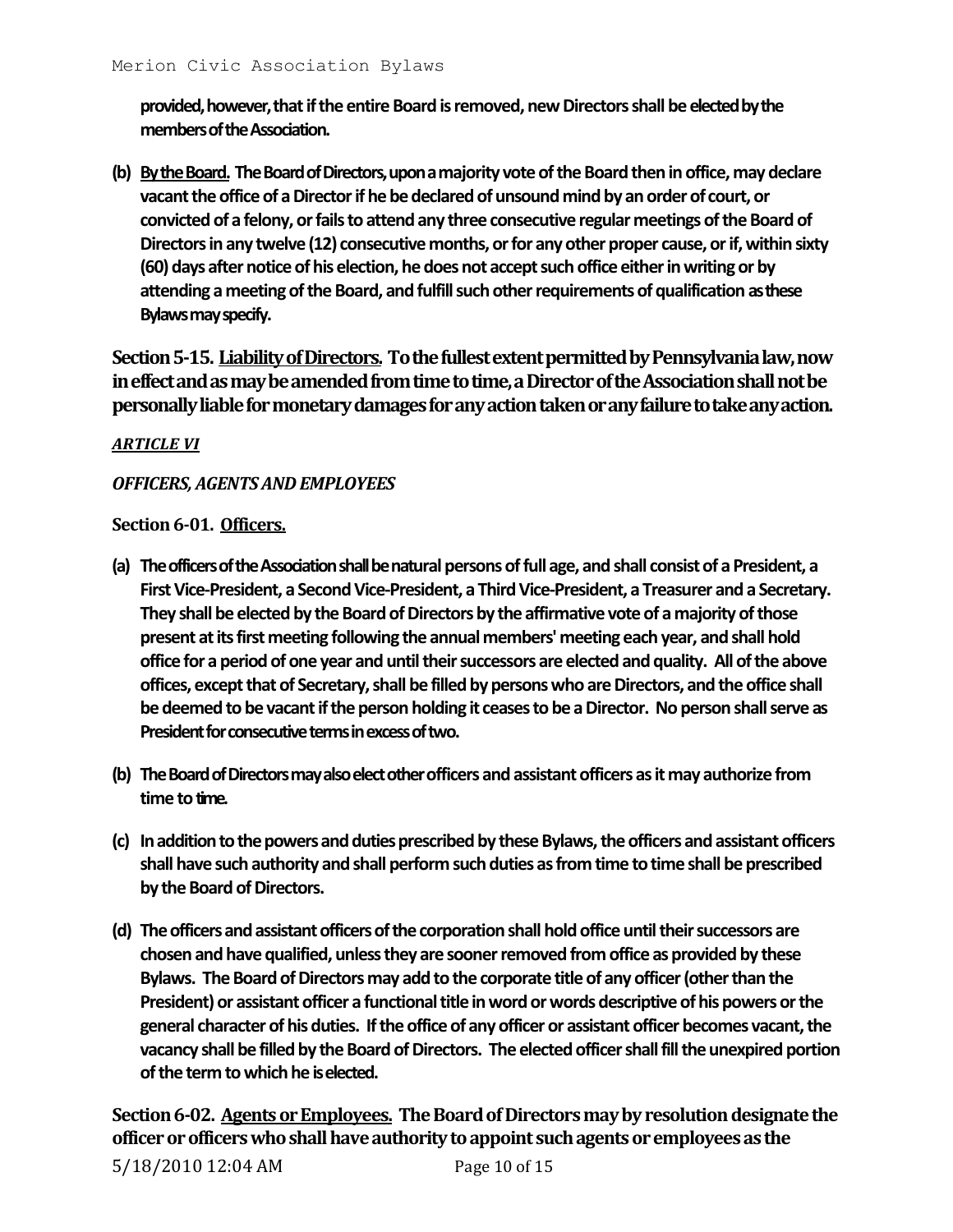**needs of the Association may require. In the absence of such designation, this function may be performed by the President and may be delegated by the President to others in whole or in part.**

**Section 6-03. Salaries. All officers of the Association shall serve without pay, except that the Secretary may be paid such amount as shall from time to time be fixed by Resolution of the Board of Directors.**

Section 6-04. Removal of Officers, Agents or Employees. Any officer, assistant officer, agent **or employee of the Association may be removed or his authority revoked by Resolution of the Board of Directors, whenever in their judgment the best interests of the Association will be served thereby, but such removal or revocation shall be without prejudice to the rights, if any, of the person so removed to receive compensation or other benefits in accordance with the terms of existing contracts (if any). Any agent or employee of the Association likewise may be removed by the President or, subject to the supervision of the President, by the person having authority with respect to the appointment of such agent or employee.**

**Section 6-05. President; Powers and Duties. The President shall preside at all meetings of the Association; shall be Chairman of the Board of Directors; shall appoint or remove all Committees, except as provided otherwise in these Bylaws; call special meetings of the Association as provided in these Bylaws; have general superintendence and direction under the Board of Directors of all other officers of the Association to see that the said officers properly perform their duties; shall make a report of the activities of the Association to the Association at its annual meeting each year; shall from time to time report to the Board of Directors and to the Association all matters within his knowledge which the interests of the Association may require to be brought to their attention; and in general he shall have all the powers and duties usually vested in the President of such an Association. The President shall be a member, ex officio (with vote), of the Executive Committee (if any) and of every other committee, unless otherwise provided in the Resolution creating an Executive Committee or other committees.**

**Section 6-06. Vice Presidents; Powers and Duties. The First Vice-President shall be vested with all of the powers and shall be required to perform all of the duties of the President in the event of his absence or inability to serve, and the Second Vice-President shall be vested with all of such powers in the event that the President and the First Vice-President are unable to perform their duties, and the Third Vice-President shall be vested with all of the powers of the President in the event that the President, the First Vice-President and the Second Vice-President shall be unable to perform their duties respectively.**

**Section 6-07. Secretary; Powers and Duties. The Secretary shall keep a correct record of the proceedings of the Association and of the Board of Directors, of which he shall be the Ex-Officio Secretary; shall have charge of the correspondence of the Association and send out notices of all meetings; shall keep in safe custody the corporate seal of the corporation, and may affix the same to any instrument requiring it and attest the same; and shall deliver up to his successor all books and papers in his possession belonging to the Association at the expiration of his term of service. Heshall furnish for publication such information as he shall receive from the officers, Directors or Standing Committees of the Association with the**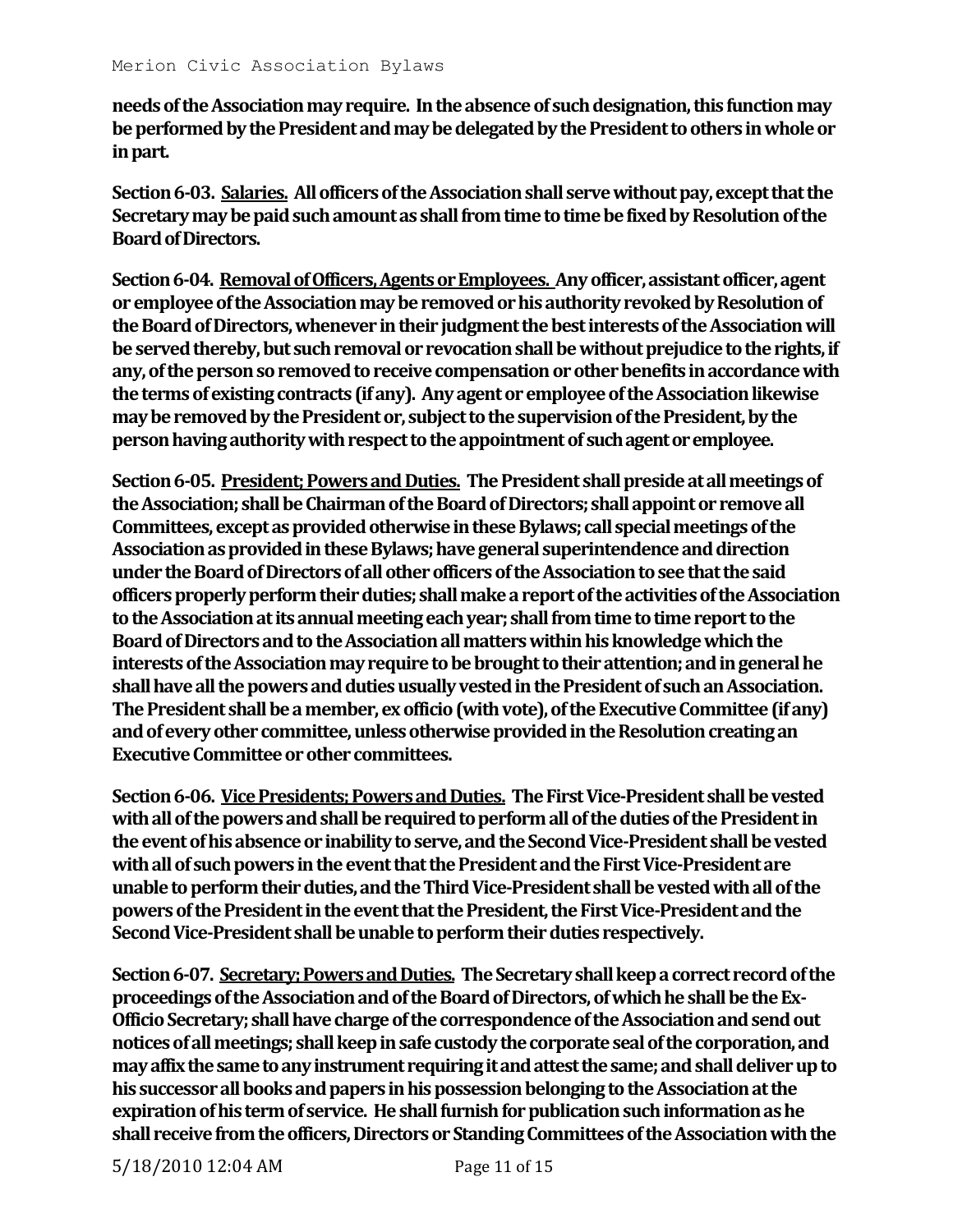**request to secure publication thereof. He shall notify all newly elected members of their election and shall keep a roster of the Association containing the names and addresses of all members of the Association; he shall issue bills to all members for dues; and in general he shall perform such other duties as may from time to time be prescribed by the Board of Directors, or which usually pertain to the office of Secretary of such an Association.**

**Section 6-08. Treasurer; Powers and Duties. The Treasurer shall have the custody of the monies and investments of the Association of which he shall keep full and accurate accounts in books belonging to the Association, and shall at the expiration of his term of service render up to his successor all papers, monies, books and property of the Association**  whatsoever in his possession. He shall disburse the funds of the Association as may be **ordered by the Association and the Board of Directors, taking proper vouchers for such disbursements, and shall render to the President and Board of Directors at the regular meetings of the Board or whenever they may require it, an account of allhis transactions as Treasurer, and of the financial condition of the Association, and at the regular meeting of the Board in November and of the Association in October, annually, a like report for the preceding year.**

**If required by the Board, the Treasurer shall give the Association a bond in such sum and with such surety or sureties as may be satisfactory to the Board for the faithful discharge of the duties of his office, and for the restoration to the Association, in case of his death, resignation, retirement or removal from office, of all books, records, money and other property of whatever kind in his possession or under his control belonging to the Association. In the event that the Board may require such bond, all costs and charges directly related thereto shall be borne by the Association.**

## *ARTICLE VII*

#### *CONFLICTS OF INTEREST*

**Section 7-01. Policy. It is the policy of the Association and the Board of Directors that no contract or transaction between the Association and one or more of its Directors or officers, or between the Association and any other corporation, partnership, association or other organization in which one or more of its Directors are directors or officers, or have a financial interest, or in which any Director or officer has any other conflict of interest, shall be authorized or entered into unless the material facts as to his interest and as to the contract or transaction are disclosed or are known to the Board of Directors, and the Board in good faith authorizes the contract or transaction by an affirmative vote of a majority of the Directors other than the interested Director or Directors. Interested Directors may be counted in determining the presence of a quorum at a meeting of the Board of Directors which authorizes the contract or transaction.**

#### *ARTICLE VIII*

#### *DISSOLUTION*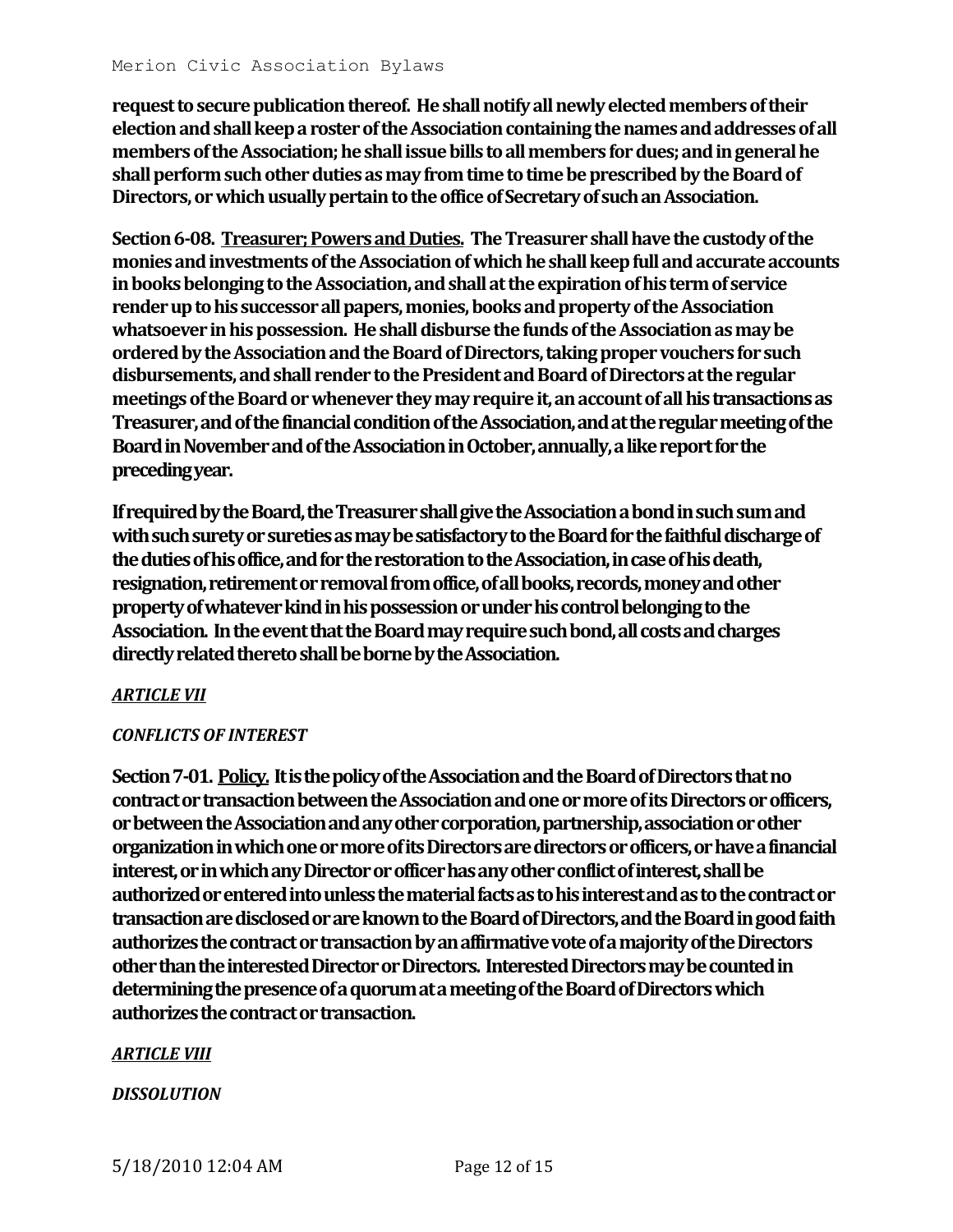**Section 8-01. Dissolution. Upon dissolution of the Association, the Board of Directors shall, after paying or making provision for the payment of all liabilities of the Association, dispose ofall of the assets of the Association exclusively for the purposes of the Association in such manner, or to such organization or organizations organized and operated exclusively for**  charitable, educational, religious or scientific purposes as shall at the time qualify a tax **exempt organization or organizationsunder Section 501(c)(3) of the Internal Revenue Code of 1986, as may be amended from time to time, as the Board of Directors shall determine. Any such assets not so disposed of shall be disposed of by a court of competent jurisdiction of the county in which the principal office of the Association is then located, exclusively for such purposes or to such organization or organizations, as said court shall determine, which are organized and operated exclusively for such purposes.**

# *ARTICLE IX*

## *INDEMNIFICATION OF DIRECTORS AND OFFICERS*

**Section 9-01. Third Party Actions. The Association shall indemnify any person who was or is a party or is threatened to be made a party to any threatened, pending or completed action, suit or proceeding, whether civil, criminal, administrative or investigative (other than an action by or in the right of the Association) by reason of the fact that the person is or was a Director or officer of the Association, or is or was serving at the request of the Association as a Director, officer or representative of another corporation, partnership, joint venture, trust or other enterprise, against expenses (including attorneys' fees), judgments, fines and amounts paid in settlement, actually and reasonably incurred by the person in connection with such threatened, pending or completed action, suit or proceeding.**

**Section 9-02. Derivative Actions. The Association shall indemnify any person who was or is a party or is threatened to be made a party to any threatened, pending or completed action or suit by or in the right of the Association to procure a judgment in its favor by reason of the fact that the person is or was a Director or officer of the Association, or is or was serving at the request of the Association as a Director, officer or representative of another corporation, partnership, joint venture, trust or other enterprise, against expenses (including attorneys' fees), judgments, fines and amount paid in settlement, actually and reasonably incurred by the person in connection with such threatened, pending or completed action or suit.**

**Section 9-03. Procedure for Effecting Indemnification. Indemnification under Sections 9-01 or 9-02 shall be automatic and shall not require any determination that indemnification is proper, except that no indemnification shall be made in any case where the act or failure to act giving rise to the claim for indemnification is determined by a court to have constituted willful misconduct or recklessness.**

**Section 9-04. Advancing Expenses. Expenses incurred by a person who may be indemnified under Section 9-01 or 9-02 shall be paid by the Association in advance of the final disposition of any action, suit or proceeding upon receipt of an undertaking by or on behalf of such person to repay such amount if it shall ultimately be determined by a court of competent jurisdiction that he is not entitled to be indemnified by the Association.**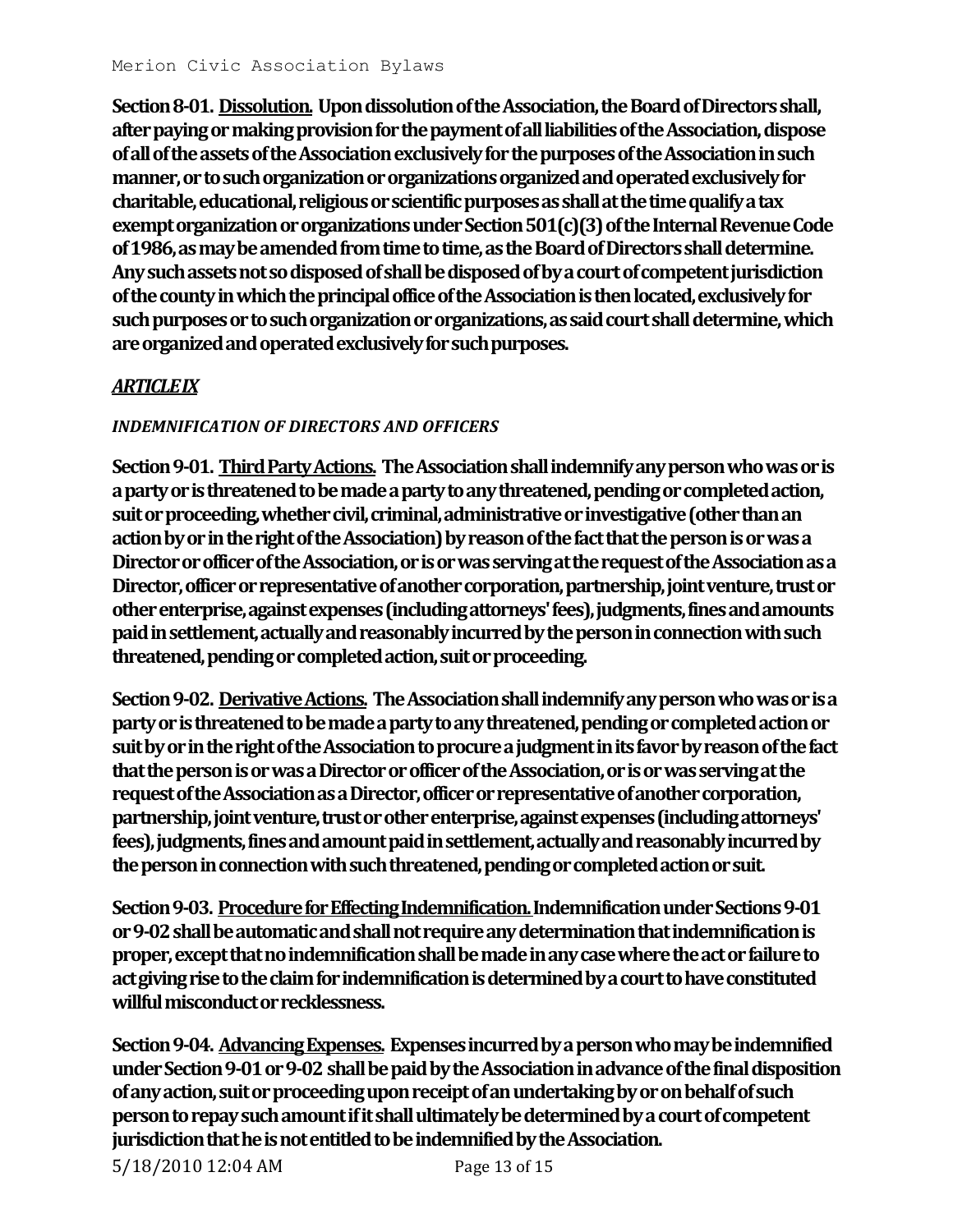**Section 9-05. Indemnification of Employees, Agents and Other Representatives. The Association may, at the discretion and to the extent determined by the Board of Directors of the Association,**

- **(a) indemnify any person who neither is nor was a Director or officer of the Association but who is or was a party or is threatened to be made a party to any threatened, pending or completed action, suit or proceeding, whether civil, criminal, administrative or investigative (and whether brought by or in the right of the Association), by reason of the fact that the person is or was an employee, agent or other representative of the Association, against expenses (including attorneys' fees), judgments, fines and amounts paid in settlement, actually and reasonably incurred by the person in connection with such threatened, pending or completed action, suit or proceeding, and**
- **(b) pay such expenses in advance of the final disposition of such action, suit or proceeding, upon receipt of an undertaking of the kind described in Section 9-04.**

**Section 9-06. Rights to Indemnification. Any amendment or modification of these Bylaws that has the effect of limiting a person's rights to indemnification with respect to any act or failure to act occurring prior to the date of adoption of such amendment or modification shall not be effective as to that person unless he consents in writing to be bound by the amendment or modification. The indemnification and advancement of expenses provided by or granted pursuant to these Bylaws to a person shall continue as to a person who has ceased to be a director, officer or representative of the Association and shall inure to the benefit of the heirs, executors and administrators of such person.**

**Section 9-07. Insurance. The Association shall have the power to purchase and maintain insurance on behalf of any person who is or was a director, officer, or representative of the Association or is or was serving at the request of the Association as a director, officer, or representative of another corporation, partnership, joint venture, trust or other enterprise, against any liability asserted against him and incurred by him in any such capacity, or arising out of his status as such, whether or not the Association would have the power to indemnify him against such liability under the provisions of these by-laws or otherwise.**

## *ARTICLE X GENERAL PROVISIONS*

**Section 10-01. Corporate Records. The Association shall keep at a location designated by the Board of Directors original or duplicate records of the proceedings of the meetings of the members and the Directors and the original or a copy of its Bylaws, including all amendments and alterations thereto to date. The Association shall keep at its registered office complete and accurate books or records of account.**

**Section 10-02. Fiscal Year. The fiscal year of the Association shall be as determined by the Board of Directors.**

**Section 10-03. Right of Inspection. Each Director shall, upon written demand under oath stating the purpose thereof, have a right to examine, in person or by agent or attorney, during the usual hours for business for any proper purpose, the books and records of**